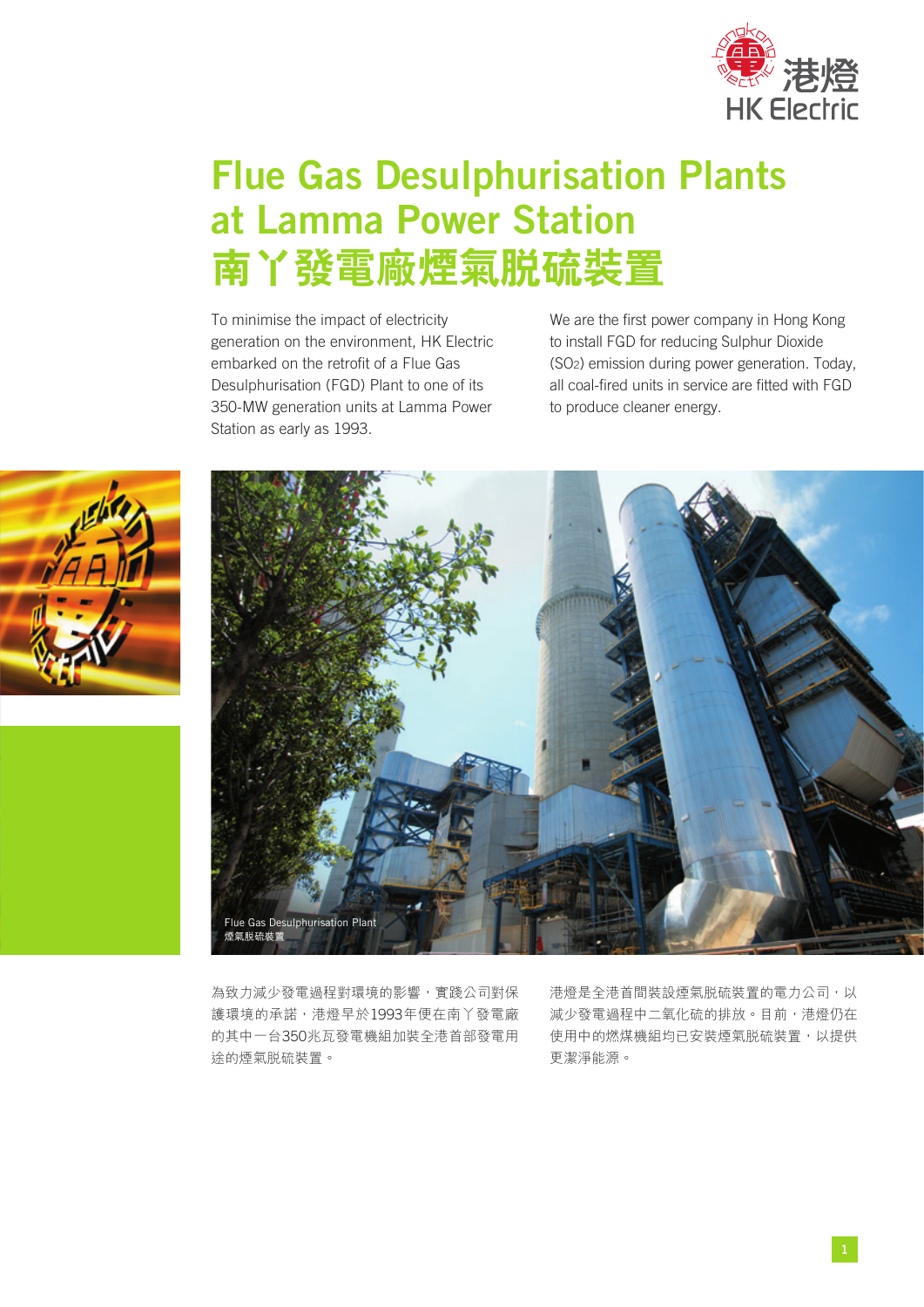### FGD Process **System**

The FGD process selected by HK Electric is the "limestone-gypsum wet scrubbing system" which is a well-developed technology capable of removing over 90% of the SO2 in the flue gas. It is renowned for its high reliability and impressive track records. Hence it is predominantly used in the power industry.

#### Basic Principle

Sulphur Dioxide Gypsum

The FGD at Lamma uses limestone slurry as the absorbent for SO2. Flue gas from the boiler is directed to the absorber inside which limestone slurry is sprayed onto layers of grid packing, or directly sprayed out from the spray banks. SO2 and limestone slurry thus come into contact and they react in the presence of water and oxygen to form gypsum. The slurry is recycled

in the absorber by recirculation pumps and air is injected into the slurry to enhance gypsum formation.

For effective dispersion, the gas leaving the FGD has to be above 80°C. This is achieved through heat exchange with the incoming hot flue gas in the gas reheater, before exiting through the 215-metre chimney.

The limestone/gypsum mixture is re-circulated inside the absorber until the resultant slurry is rich in gypsum and no longer useful for removal of SO2. This is then bled off for dewatering and gypsum removal. The water extracted is directed to the wastewater treatment system before discharge.



**煙氣脫硫 處理系統**

**基本原理**

**二氧化硫+石灰石 石膏 一種化學上非常穩定 的產品**

港燈選用的脫硫方法為石灰石╱石膏濕潤式擦洗處 理系統,這種技術發展得相當成熟,能有效清除 煙氣中90%以上的二氧化硫。由於此系統可靠性 高,運作表現良好,因此廣為業界採用。

南丫發電廠的煙氣脫硫處理系統採用石灰石漿液為 二氧化硫的吸收劑。鍋爐產生的煙氣被引入吸收 塔。塔內的石灰石漿液被噴灑在多層柵格上或直接 由噴淋層噴出。二氧化硫和石灰石漿液相遇,並與 水分和氧氣產生化學作用,形成石膏漿液。漿液在 吸收塔內由再循環泵加以循環,再注入空氣以助石 膏形成。

為使從脱硫系統排出的煙氣有效地擴散,煙氣必須 達到攝氏80度以上。因此,脫硫後的煙氣會先在 煙氣加熱器內與分隔進入的熱煙氣作熱交換,以達 至所需高溫,再從215米高煙囱排出。

石灰石╱石膏混合物在吸收塔內會被循環,直到石 膏含量接近飽和,不再適用於脫硫為止。被排出的 混合物會被清洗及脫水成石膏。抽出的水經廢水處 理系統處理過後才會被排放出外。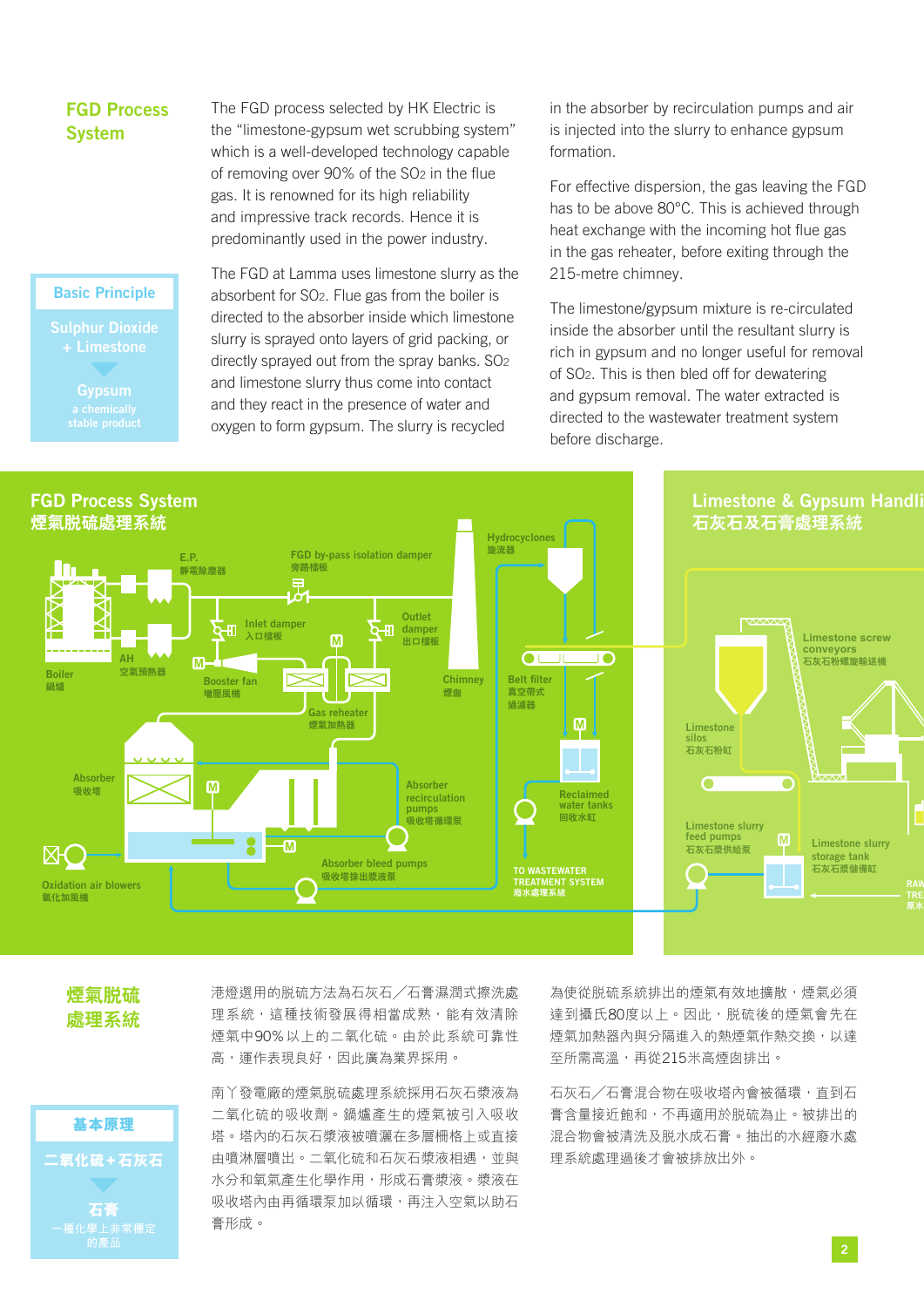Limestone & Gypsum **Handling** System

Limestone slurry used in the absorber is prepared by mixing limestone powder with raw water or even recycled wastewater. Limestone is purchased in powder form and has a purity exceeding 96%. This is delivered to the eastunloading jetty by barges and transferred to silos for storage. Transfer and storage of limestone all take place inside air-tight equipment to avoid dust leakage.

Gypsum discharged from the absorbers is dewatered through hydrocyclones and vacuum belt filters to a moisture content of about 10%. These gypsum cakes of purity over 90% are transferred through conveyers to gypsum silos.

The gypsum cakes stored inside the silos are reclaimed through a series of enclosed belt conveyors and finally barged away for industrial applications, such as in making gypsum boards and cement, both locally and overseas.





## **石灰石及石膏 處理系統**

吸收塔內所用的石灰石漿液是靠混和石灰石粉和原 水,或回收的廢水而成。石灰石於採購時為粉狀, 純度逾96%。石灰石粉由駁船運載至發電廠東面 的卸料碼頭,再轉送往石灰石粉庫儲存。整個運 送和儲存過程皆在密封式設備下進行,以防洩漏 灰塵。

吸收塔排出的石膏漿經旋流器及帶式真空過濾器脫 水後,含水量只有10%左右。這些純度高於90% 的石膏經運輸帶運載至石膏粉庫。

儲存於石膏粉庫內的石膏經一組密封式的運輸帶取 回,最後以駁船運載至本港或外地作工業用途,例 如製造石膏板和水泥等。